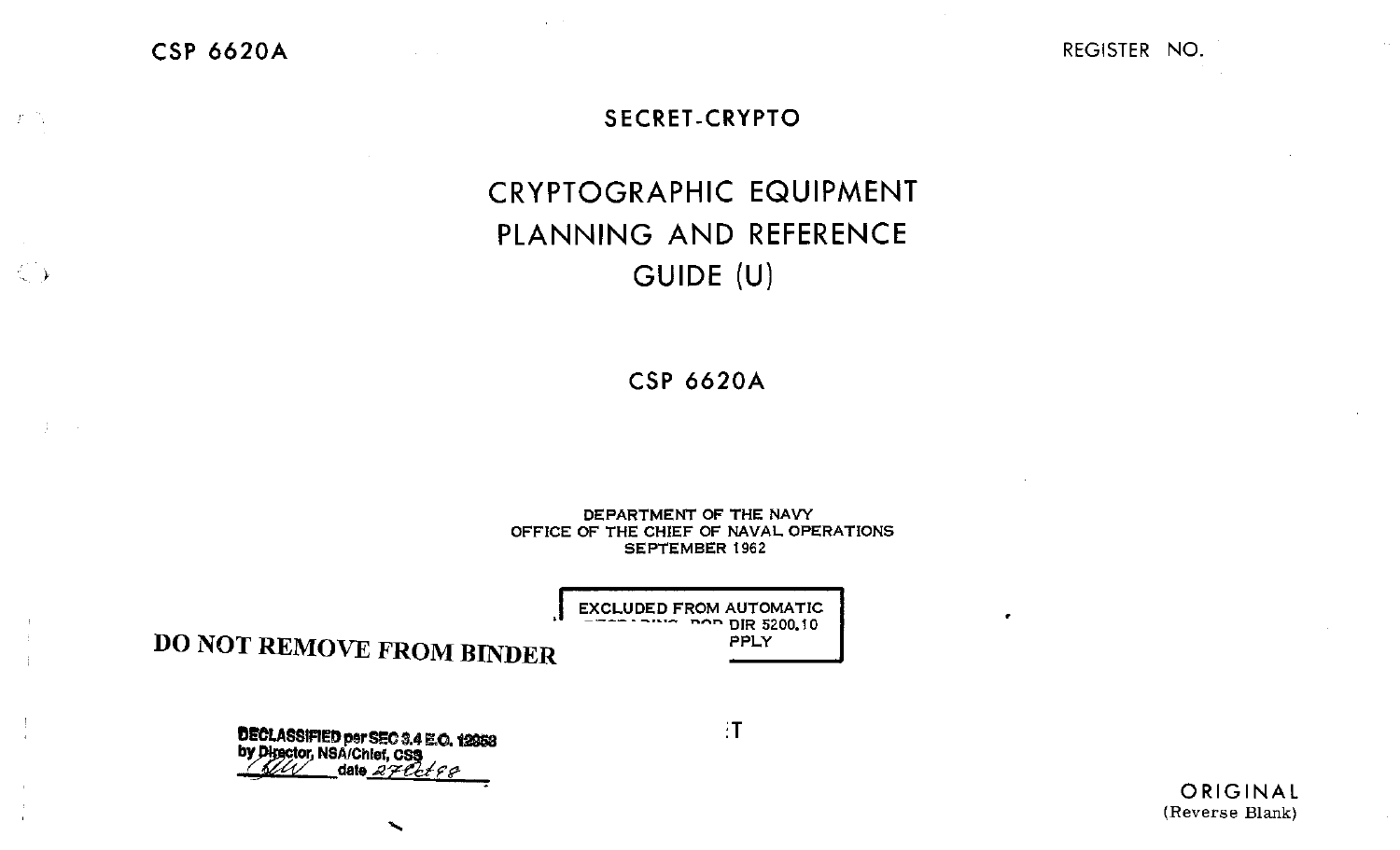$\pm$ 

 $\pm$ 

Ĵ.

# **TSEC/KG-13**

 $\bullet$ 

•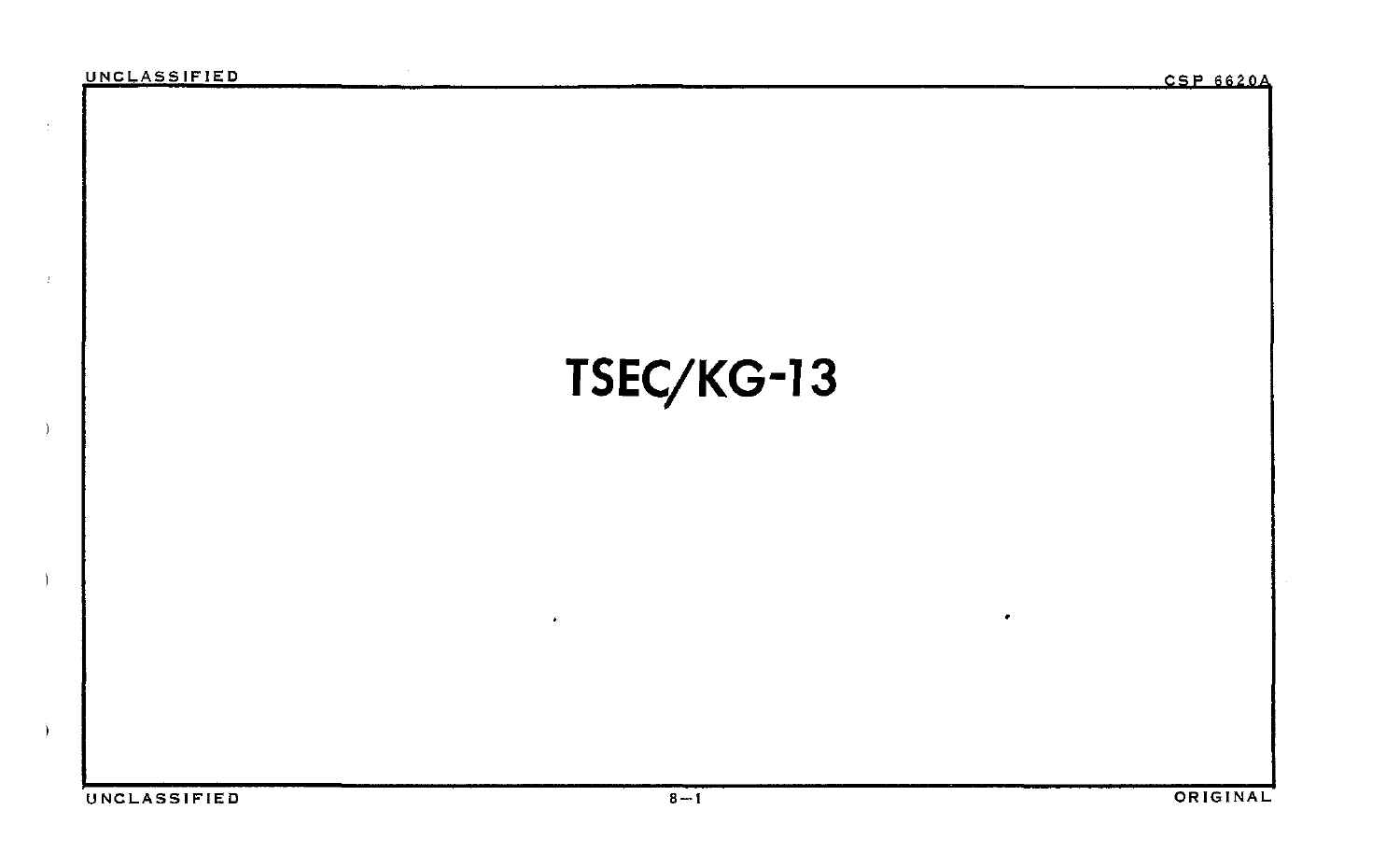## UNCLASS IF IE D  $\frac{TSEC/KG-13}{SEC/KG-13}$

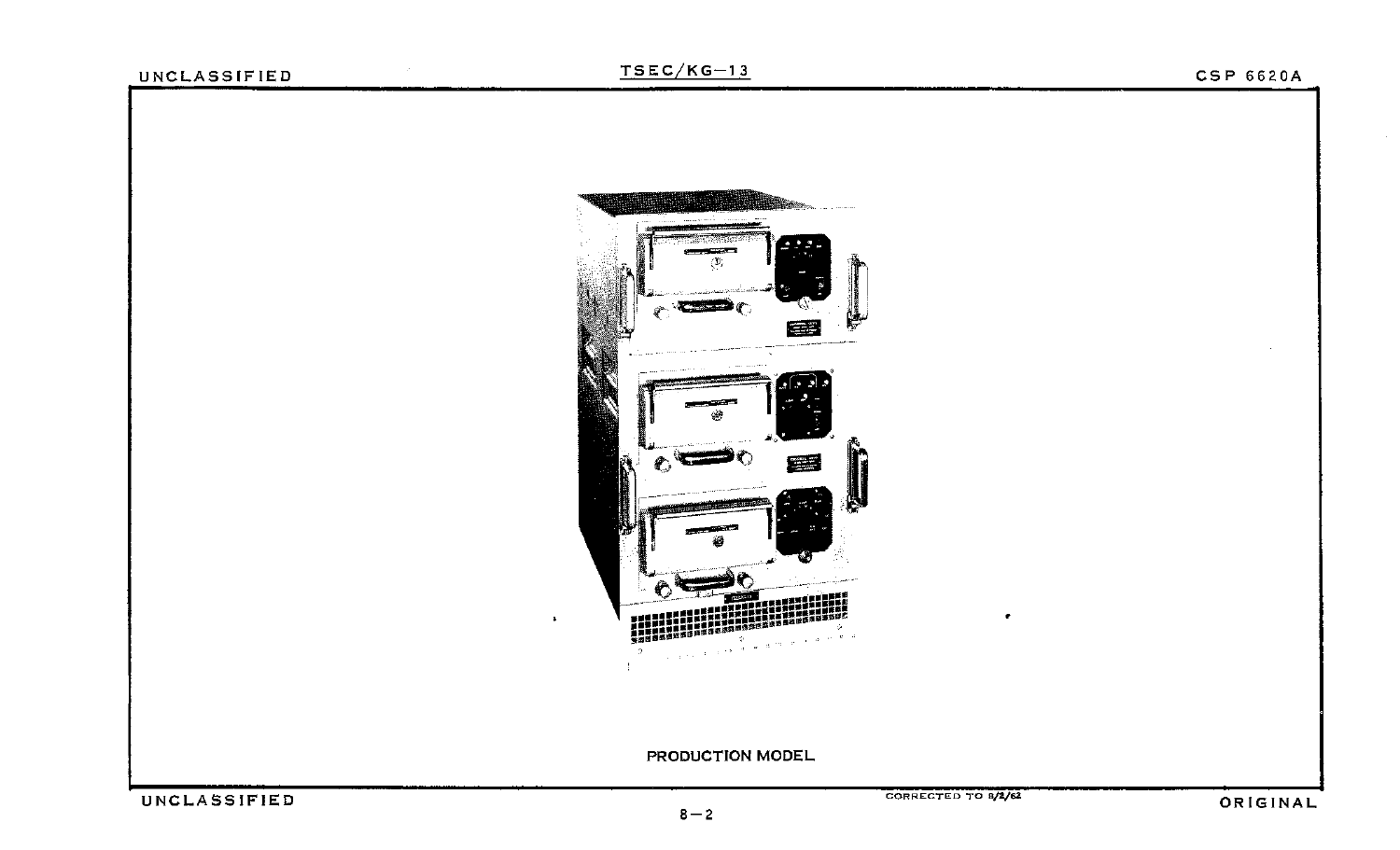## $TSEC/KG-13$

| <b>CSP 6620A</b> |  |  |  |  |  |
|------------------|--|--|--|--|--|
|------------------|--|--|--|--|--|

| CONFIDENTIAL           |                                                                                                                                                                                                                                                                                                                                                                                                                                                                                                                                                                                                                                                                                                                                                                                                                                                                                                                                                                                                                                                                                                              |     |                                                          |            |               |         |               |                |                        |                                                                      |                     |                |               |            | <b>CSP 6620A</b> |
|------------------------|--------------------------------------------------------------------------------------------------------------------------------------------------------------------------------------------------------------------------------------------------------------------------------------------------------------------------------------------------------------------------------------------------------------------------------------------------------------------------------------------------------------------------------------------------------------------------------------------------------------------------------------------------------------------------------------------------------------------------------------------------------------------------------------------------------------------------------------------------------------------------------------------------------------------------------------------------------------------------------------------------------------------------------------------------------------------------------------------------------------|-----|----------------------------------------------------------|------------|---------------|---------|---------------|----------------|------------------------|----------------------------------------------------------------------|---------------------|----------------|---------------|------------|------------------|
| <b>DESCRIPTION</b>     | A COMPLEX ELECTRONIC TRANSISTORIZED FULL-DUPLEX KEY GENERATOR FOR THE ENCRYPTION OF DIGITAL DATA.<br>WITH VARIOUS CONVERSION EQUIPMENT. THE KG-13 WILL PROVIDE SECURITY FOR SEVERAL TYPES OF COMMUNICA-<br>TIONS. INCLUDING DIGITAL VOICE, FACSIMILE, IBM DATA, COMPUTER DATA AND MULTICHANNEL TELETYPEWRITER. IT<br>IS DESIGNED TO BE MOUNTED IN A 19 INCH RACK AND CONSISTS OF THE DRAWER ASSEMBLIES FROM THE KG-3 AND<br>KG-12 EQUIPMENTS INSERTED INTO AN OVERALL DUST COVER. THE FULL DUPLEX EQUIPMENT CONSISTS OF 3 IDENT-<br>ICAL KEY GENERATORS, TWO SYNCHRONIZERS, AN ALARM ASSEMBLY, AND TWO POWER SUPPLIES. IT IS DESIGNED TO<br>OPERATE OVER A FREQUENCY RANGE OF 0 TO 100,000 CYCLES PER SECOND IN AN AMBIENT TEMPERATURE OF -55°C TO<br>$+65^{\circ}$ C. THE TRANSMISSION MEDIUM IS HF/VHF/UHF RADIO OR WIRELINE. THE KG-13 WILL BE USED IN CONJUNCTION<br>WITH THE HY-2 VOCODER AND APPROPRIATE ANCILLARY EQUIPMENT TO PROVIDE A HIGH QUALITY LONG HAUL SECURE<br>VOICE SYSTEM WHICH WILL BE EXTENDED TO LOCAL SUBSCRIBERS BY MEANS OF THE KY-3 EQUIPMENT, (SEE HY-2<br>AND $KY-3$ SECTIONS). |     |                                                          |            |               |         |               |                |                        |                                                                      |                     |                |               |            |                  |
| <b>STATUS</b>          | 2 KG-13's ARE SCHEDULED TO UNDERGO A 90 DAY TECHNICAL EVALUATION BY BUSHIPS DURING THE 1ST QUARTER OF<br>FY 1963.                                                                                                                                                                                                                                                                                                                                                                                                                                                                                                                                                                                                                                                                                                                                                                                                                                                                                                                                                                                            |     |                                                          |            |               |         |               |                |                        |                                                                      |                     |                |               |            |                  |
| <b>TRAINING</b>        | TRAINING WILL BE CONDUCTED BY THE AIR FORCE AT LACKLAND AFB. RETURNABLE QUOTAS ARE AVAILABLE FROM BUPERS. NAVY MAY ESTABLISH<br>TRAINING DEPENDENT UPON TOTAL NUMBER OF EQUIPMENTS PROCURED BY THE NAVY.                                                                                                                                                                                                                                                                                                                                                                                                                                                                                                                                                                                                                                                                                                                                                                                                                                                                                                     |     |                                                          |            |               |         |               |                |                        |                                                                      |                     |                |               |            |                  |
| <b>CRYPTOSYSTEM</b>    | <b>PONTUS</b>                                                                                                                                                                                                                                                                                                                                                                                                                                                                                                                                                                                                                                                                                                                                                                                                                                                                                                                                                                                                                                                                                                |     |                                                          |            |               |         |               |                |                        |                                                                      |                     |                |               |            |                  |
| <b>CLASSIFICATION</b>  | EQUIPMENT: CONFIDENTIAL-CRYPTO (EXTERNAL VIEWING - NO CLEARANCE REQUIRED)<br>KEYING MATERIAL: SECRET-CRYPTO<br>TRAFFIC:<br>ALL CLASSIFICATIONS, (FOR TOP SECRET AND SPECIAL CATEGORY TRAFFIC CSPM IC, 1-50 REFERS)                                                                                                                                                                                                                                                                                                                                                                                                                                                                                                                                                                                                                                                                                                                                                                                                                                                                                           |     |                                                          |            |               |         |               |                |                        |                                                                      |                     |                |               |            |                  |
| <b>PUBLICATIONS</b>    | <b>MAINTENANCE:</b><br><b>OPERATING:</b>                                                                                                                                                                                                                                                                                                                                                                                                                                                                                                                                                                                                                                                                                                                                                                                                                                                                                                                                                                                                                                                                     |     | KAM-138 (CONFIDENTIAL-CRYPTO)<br>NONE PRESENTLY ASSIGNED |            |               |         |               |                |                        |                                                                      |                     |                |               |            |                  |
|                        | UNIT COST                                                                                                                                                                                                                                                                                                                                                                                                                                                                                                                                                                                                                                                                                                                                                                                                                                                                                                                                                                                                                                                                                                    |     | <b>PAST</b>                                              |            | FY 1963       |         | FY 1964       |                | FY 1965                |                                                                      | FY 1966             |                | <b>FUTURE</b> | TOTAL      |                  |
| <b>PROCUREMENT</b>     | \$11,520                                                                                                                                                                                                                                                                                                                                                                                                                                                                                                                                                                                                                                                                                                                                                                                                                                                                                                                                                                                                                                                                                                     | QTY | <b>AMOUNT</b>                                            | <b>QTY</b> | <b>AMOUNT</b> | QTY     | <b>AMOUNT</b> | QTY.           | AMOUNT                 | <b>QTY</b>                                                           | AMOUNT              | $\mathbf{q}$   | <b>AMOUNT</b> | <b>QTY</b> | AMOUNT           |
| (COST IN THOUSANDS)    |                                                                                                                                                                                                                                                                                                                                                                                                                                                                                                                                                                                                                                                                                                                                                                                                                                                                                                                                                                                                                                                                                                              |     |                                                          |            |               | 104     | 1,198         | 61             | 703                    | 159.                                                                 | 1,832               | 551            | 6347          | 875        | 10,080           |
| <b>PHYSICAL</b>        | <b>HEIGHT</b>                                                                                                                                                                                                                                                                                                                                                                                                                                                                                                                                                                                                                                                                                                                                                                                                                                                                                                                                                                                                                                                                                                |     | WIDTH                                                    |            | <b>DEPTH</b>  |         | WEIGHT        | <b>VOLTAGE</b> |                        | POWER                                                                |                     | <b>REMARKS</b> |               |            |                  |
| <b>CHARACTERISTICS</b> | 35 IN.                                                                                                                                                                                                                                                                                                                                                                                                                                                                                                                                                                                                                                                                                                                                                                                                                                                                                                                                                                                                                                                                                                       |     | $19$ in.                                                 |            | 23 IN.        |         | 255 LBS.      |                | 115<br>$(45 - 65$ CPS) | DRAWERS ARE SLIDE MOUNTED TO<br>322 WATTS<br>FACILITATE MAINTENANCE. |                     |                |               |            |                  |
|                        | NOTE: THE KG-13 IS A FULL-DUPLEX KEY GENERATOR AND IS COMPLETELY COMPATIBLE WITH THE KG-13 (TRANS-<br>CEIVER) AND THE KG-12 (RECEIVE ONLY). NO PROCUREMENT OF KG-3 OR KG-12 EQUIPMENTS IS PLANNED BY<br>THE NAVY AS ALL REQUIREMENTS FOR PONTUS CRYPTO EQUIPMENT WILL BE FILLED WITH KG-13 EQUIPMENT.                                                                                                                                                                                                                                                                                                                                                                                                                                                                                                                                                                                                                                                                                                                                                                                                        |     |                                                          |            |               |         |               |                |                        |                                                                      |                     |                |               |            |                  |
| CONFIDENTIAL           |                                                                                                                                                                                                                                                                                                                                                                                                                                                                                                                                                                                                                                                                                                                                                                                                                                                                                                                                                                                                                                                                                                              |     |                                                          |            |               | $8 - 3$ |               |                |                        |                                                                      | CORRECTED TO 6/7/62 |                |               |            | ORIGINAL         |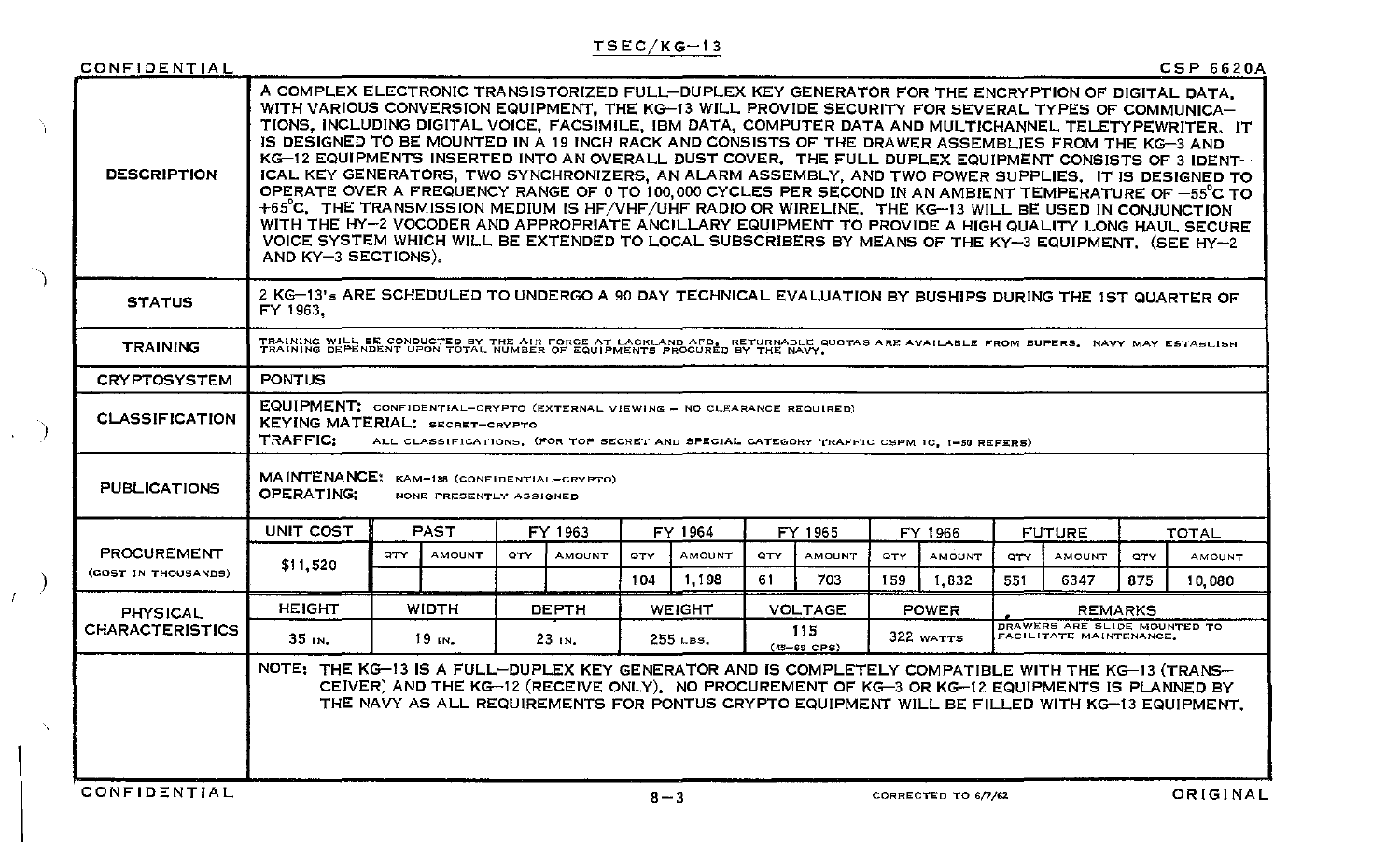#### COMBINED SHORT AND LONG HAUL VOICE SYSTEMS

**CSP 6620A** 

 $\sim$   $_{\odot}$ 

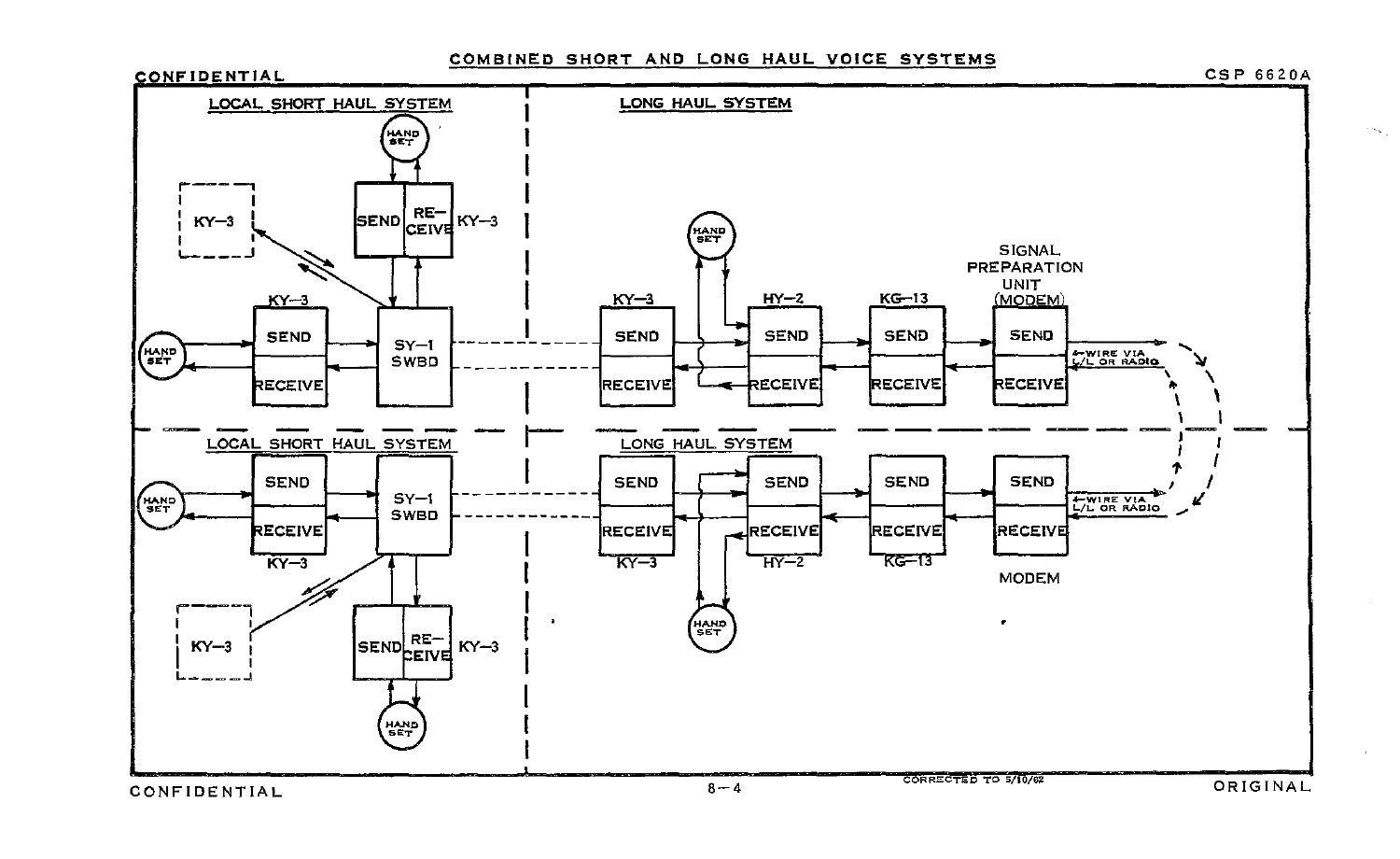**SECRET** 

#### TSEC/KG-13: PLANNED DISTRIBUTION

**CSP 6620A** 

| LOCATION                  | QTY<br>PLAND     | E O PLANNED<br>A CH INSTL'D<br>SE QUARTER<br>Z 12314 |  | QUARTER | <b>FY</b> | INSTL'N<br>NSTL'N<br>SCHED | REQUIREMENT FILLED                     |
|---------------------------|------------------|------------------------------------------------------|--|---------|-----------|----------------------------|----------------------------------------|
| <b>SHIPS</b>              | 66               |                                                      |  |         |           |                            |                                        |
| MOBILE NAVCOMMSTAs        | 24               |                                                      |  |         |           |                            |                                        |
| <b>AFLOAT NAVCOMMSTAs</b> | 8                |                                                      |  |         |           |                            |                                        |
| <b>COMINLANT</b>          | $\mathbf{1}$     |                                                      |  |         |           |                            |                                        |
| <b>COMINPAC</b>           | $\mathbf{I}$     |                                                      |  |         |           |                            | $\mathbf{r}$                           |
| <b>COMFAIRs</b>           | $\boldsymbol{9}$ |                                                      |  |         |           |                            | $\overline{\mathcal{O}}$               |
| <b>COMAEWINGLANT</b>      | $\mathbf{1}$     |                                                      |  |         |           |                            | Ń.                                     |
| <b>COMFAIRWINGs</b>       | $\overline{2}$   |                                                      |  |         |           |                            | $\overrightarrow{\mathcal{S}}$         |
| NAS/NAF                   | $\overline{2}$   |                                                      |  |         |           |                            | $\frac{1}{2}$                          |
| <b>CINCPAC REP MARBO</b>  | $\mathbf{1}$     |                                                      |  |         |           |                            |                                        |
| <b>AJCC</b>               | $\overline{2}$   |                                                      |  |         |           |                            | <b>CONTRACT</b>                        |
| <b>COMASDEFORs</b>        | $\overline{2}$   |                                                      |  |         |           |                            |                                        |
| <b>FOCCs</b>              | 6                |                                                      |  |         |           |                            | <b>250</b>                             |
| <b>COMBARPAC</b>          | $\mathbf{1}$     |                                                      |  |         |           |                            | <b>COMMENT</b>                         |
| OP-922Y1                  | $\mathbf{1}$     |                                                      |  |         |           |                            |                                        |
| <b>COMPHIBLANT</b>        | $\mathbf{1}$     |                                                      |  |         |           |                            |                                        |
| <b>COMNAVDEFEASTPAC</b>   | $\mathbf{I}$     |                                                      |  |         |           |                            | $\mathcal{E}^{\overline{\mathcal{S}}}$ |
| <b>MARDIVs</b>            | $\mathbf 3$      |                                                      |  |         |           |                            | $\mathbb{R}^{\widetilde{\mathsf{C}}}$  |
| MAWs                      | 3                |                                                      |  |         |           |                            |                                        |
| <b>FORTRPSs</b>           | $\mathbf{2}$     |                                                      |  |         |           |                            | $\vec{z}^{\text{ob}}$<br>$\bullet$     |
| MARCORPSSUPACT/CENs       | 3                |                                                      |  |         |           |                            |                                        |
| MARCORPS SCHOOLS QUANTICO | $\mathbf{I}$     |                                                      |  |         |           |                            |                                        |
| <b>MARCORPSRECDEPs</b>    | $\mathbf{2}$     |                                                      |  |         |           |                            |                                        |
| MART, NAS GLENVIEW        | $\mathbf{1}$     |                                                      |  |         |           |                            |                                        |
| <b>MCAAS YUMA</b>         | $\mathbf{1}$     |                                                      |  |         |           |                            |                                        |
| SUBTOTAL                  | 145              |                                                      |  |         |           |                            |                                        |
| SECRET                    |                  |                                                      |  |         |           | $\sim$ $\sim$              | ORIGINAL<br>CORRECTED TO 6/5/62        |

 $\sim 10^{-1}$ 

 $\mathbf{I}$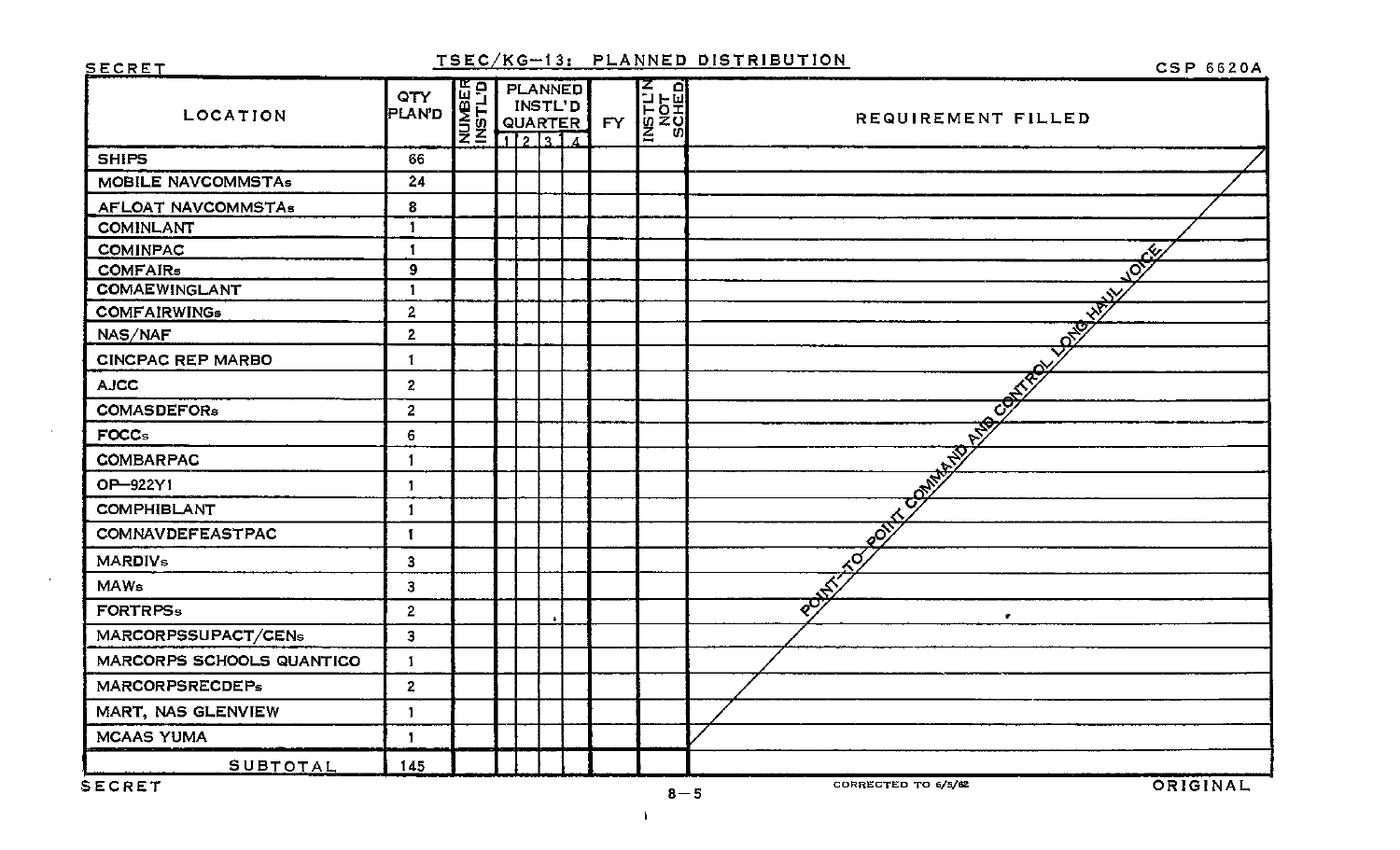## TSEC/KG-13: PLANNED DISTRIBUTION (CONT)

CSP 6620A

 $\mathbf{r}$ 

 $\mathcal{X}$ 

 $\chi$ 

 $\sim 10^{-5}$ 

| <b>SECRET</b>             |                 |                                                         |         |           |                            | TOLOGIC, TU, TEAMNED DISTRIBUTION (COMT)<br><b>CSP 6620A</b> |
|---------------------------|-----------------|---------------------------------------------------------|---------|-----------|----------------------------|--------------------------------------------------------------|
| <b>LOCATION</b>           | QTY<br>PLAND    | E O PLANNED<br>B L INSTL'D<br>S MOUARTER<br>Z E 1121314 | QUARTER | <b>FY</b> | INSTL'N<br>NSTL'N<br>SCHED | REQUIREMENT FILLED                                           |
| <b>COMCARIBSEAFRON</b>    | $\mathbf{I}$    |                                                         |         |           |                            |                                                              |
| <b>GMOCU</b>              | 1               |                                                         |         |           |                            |                                                              |
| <b>COMNAVFORs</b>         | 5               |                                                         |         |           |                            |                                                              |
| DEPCOMSUBLANT             | 1               |                                                         |         |           |                            |                                                              |
| <b>SEAFRONs</b>           | 6               |                                                         |         |           |                            |                                                              |
| <b>PMR</b>                |                 |                                                         |         |           |                            |                                                              |
| <b>COMBARLANT</b>         | $\mathbf{I}$    |                                                         |         |           |                            |                                                              |
| <b>CINCUSNAVEUR</b>       | 3               |                                                         |         |           |                            |                                                              |
| <u>FAIRECONRON 2</u>      | 1               |                                                         |         |           |                            |                                                              |
| <b>NAVCOMMSTAs</b>        | 18              |                                                         |         |           |                            |                                                              |
| <b>TRAINING</b>           | 6               |                                                         |         |           |                            | POINT-TO-POINT COMMAND AND CONTROL LONG HAUL VOICE           |
| SPARES/UNASSIGNED RESERVE | 25 <sub>1</sub> |                                                         |         |           |                            |                                                              |
| <b>NAVIC</b>              | 28              |                                                         |         |           |                            | POINT-TO-POINT DATA OVER WIRE AND RADIO CIRCUITS             |
| FOCC <sub>5</sub>         | 98              |                                                         |         |           |                            |                                                              |
| FOCCs (TRANSPORTABLE)     | 48              |                                                         |         |           |                            |                                                              |
| cc                        | 8               |                                                         |         |           |                            |                                                              |
| <b>CINCPACFLT</b>         | 14              |                                                         |         |           |                            |                                                              |
| <b>CINCLANTFL.T</b>       | 14              |                                                         |         |           |                            |                                                              |
| <b>CINCUSNAVEUR</b>       | 14              |                                                         |         |           |                            | $\bullet$                                                    |
| FWCs/FWFs                 | 30              |                                                         |         |           |                            | POINT-TO-POINT FACSIMILE                                     |
| <b>NAVCOMMSTAs</b>        |                 |                                                         |         |           |                            |                                                              |
|                           | 17              |                                                         |         |           |                            |                                                              |
| <b>NSG</b>                | 8               |                                                         |         |           |                            | NSG LONG HAUL POINT-TO-POINT VOICE COMMUNICATIONS            |
| SUBTOTAL                  | 348             |                                                         |         |           |                            |                                                              |
| SECRET                    |                 |                                                         |         |           |                            | CORRECTED TO 5/5/62<br>$R - 6$<br>$\sum_{i=1}^{n}$           |

**SECRET**